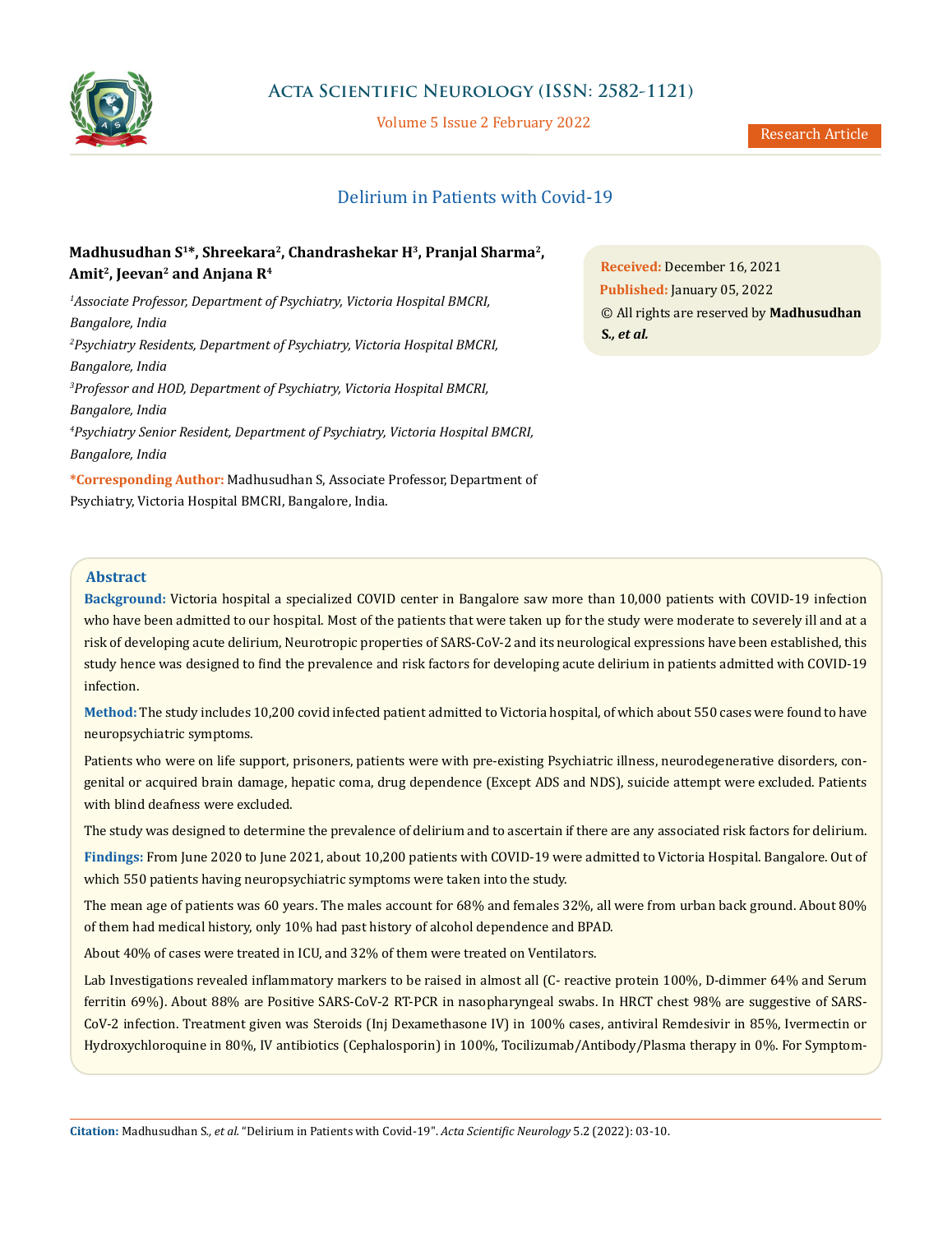$04$ 

atic delirium treatment Inj Haloperidol Iv 1.5 mg to 5 mg thrice per day to once daily in 98% case, some received Quetiapine 12.5 mg to 100 mg /day in 5% or Tab Olanzapine 2.5 mg to 10 mg per day in 9% cases. Delirium Mortality rate was 45% and recovery rate was 55%.

**Conclusions:** Severe SARS-CoV2 infection may be associated with COVID-19 delirium and high mortality, (more than 50%) in covid delirium patients. Hypoxia could be the main reason for delirium in Covid 19. Elevated inflammatory markers were associated with Delirium in covid 19 patients.

**Keywords:** Delirium; SARS-CoV-2; Inflammatory Markers Mortality

#### **Introduction**

Patients with symptoms similar to severe acute respiratory syndrome coronavirus-2 (SARS-CoV-2), or [COVID-19], mainly report respiratory symptoms which are similar to viral structure and infectious pathways. Early literature about the epidemic of SARS-CoV-2 is suggestive that it attacks the central nervous system and accountable for neurological signs which mimic coronavirus.

SARS-CoV and β-coronaviruses, have a tendency to be neuro invasive. A cellular receptor angiotensin-converting enzyme 2 is used by the SARS-CoV cells by using (ACE2), which may be expressed in the central nervous system, ciliated upper respiratory cells and type II pneumocytes. A series of autopsies by von Weyhern., *et al*. described involvement of central systema nervosum with brainstem neuronal cell damage, lymphocytic panencephalitis, meningitis and diffuse petechial hemorrhages.

Presence of SARS-CoV particles was revealed within the brain of patients with SARS.

Mao., *et al*. found that in patients hospitalized in Wuhan, China that retrospectively neurological manifestations of SARS-CoV-2 infection was confirmed in 78 of 214 (36.4%) diagnosis of COV-ID-19. They reported that 53 (24.8%) of the patients suffered from symptoms of central systema nervosum, which included dizziness, headache, and impaired consciousness. (84%) of Patients admitted to hospitals for acute respiratory distress syndrome (ARDS) and COVID-19 have found to develop neurological features, mainly delirium.

Delirium reported from within the ICU includes fluctuations in attention and cognition developing during a short period that cannot be explained by pre-existing neurocognitive disorders, both neurotropism and its neurological manifestations have now been confirmed to be of SARS-CoV-2.

Delirium could be a clinical syndrome which is difficult to define. The terms include 'acute confusional state', or "acute encephalopathy'. consistent with DSM-5 criteria. Delirium is distinguished by disturbance of consciousness, inattention, and reduced awareness, which is seen occurring in 20% of acute inpatients. They also have reported experiencing hallucinations or delusions.

Delirium can be described with the terms like hyperactive, hypoactive, or mixed labels depending on the extent of arousal. Of all these types Hyperactive delirium is the easily recognized type, marked by agitation and vigilance, while the other type hypoactive form is denoted by lethargy, and a substantially decreased level of motor activity.

ICD-10 criteria for delirium [14]

- Clouding of consciousness or brain fog.
- Cognitive disturbances.
- A minimum of one among the subsequent psychomotor disturbances:
- Sleep Disturbance or the disturbance in sleep-wake cycle.
- Onset and fluctuations of the symptoms over the course of the day are rapid.

Objectivity in evidence from patient's history, physical examination and neurological examination or laboratory investigations of an underlying cerebral or systemic disease (other than psychoactive substance-related) which will provide a proof for the clinical manifestations in A-D.

## **Delirium and COVID‑19**

World Health Organization, has also thrust the fact that "altered consciousness/confusion" could be a presenting symptom of CO-VID-19, even before fever and cough [16].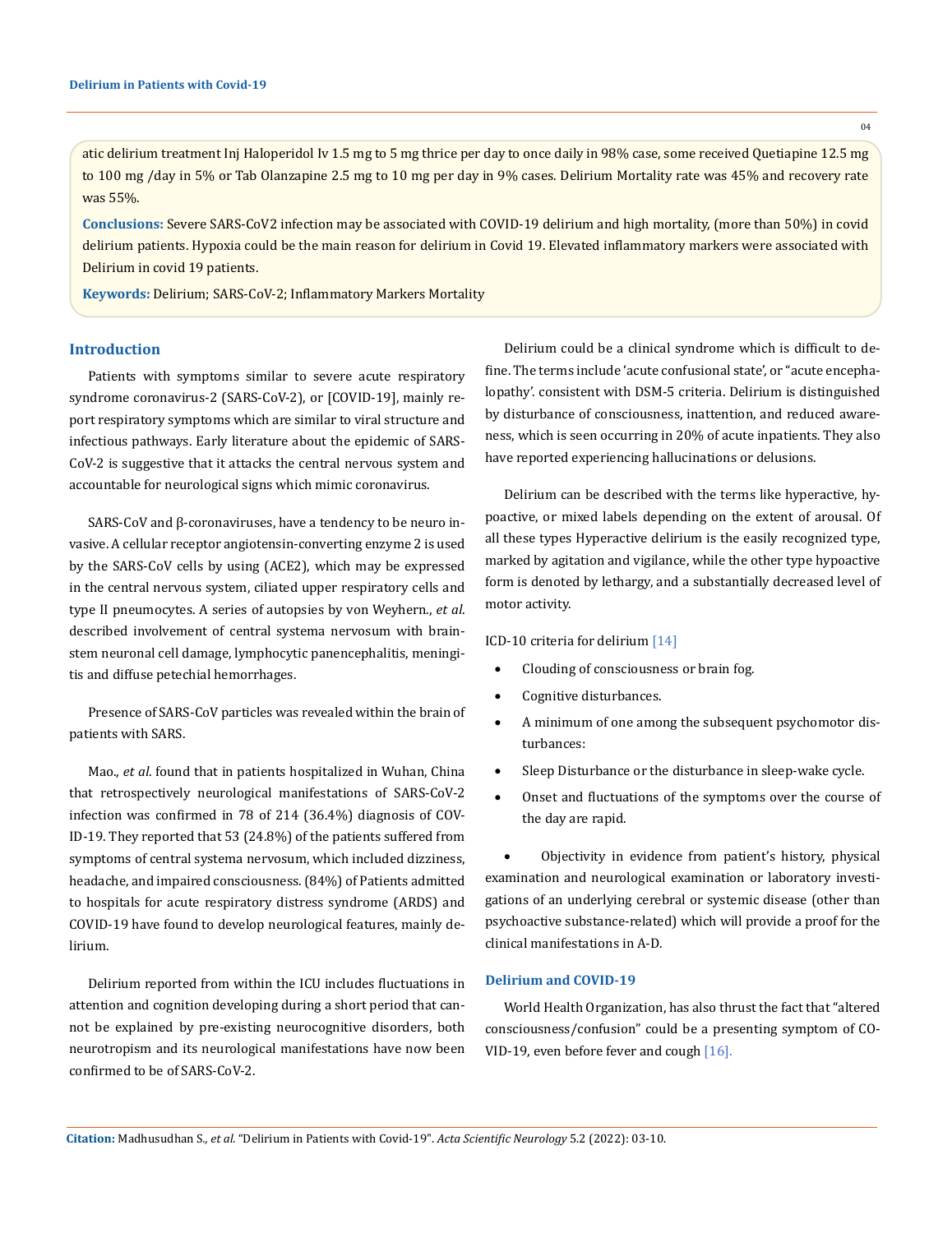In older adults, it is observed that a virus infection like COV-ID-19, with fever, and hypoxemia may instigate delirium. Comorbidities also may facilitate the onset of an acute state of confusion. Higher levels of serum pro-interleukins and S100B was observed during delirium in elderly patients. Critically ill and those requiring ICU-level care, are prone to develop delirium.

11 to 12% prevalence of delirium has been reported in COV-ID-19 patients with high risk of delirium with systemic inflammation, neuroinflammation, organ failure, thrombosis, with the effects of deep sedative strategies, prolonged mechanical ventilation, and social isolation from families have been found to affect delirium.

COVID-19 delirium could also be a resultant of acute respiratory distress syndrome, stress caused by diffuse damage of the alveola, pulmonary emboli, cerebral apoplexy, decreased blood flow, chronic renal failure, and other metabolic dysfunctions.

Hyercytokinemia, endothelial transfer and penetration of inflammatory cytokines via the damaged Blood Brain Barrier are likely to induce encephalopathy. one among the severe manifestation is acute hemorrhagic necrotizing encephalopathy (AHNE) caused by SARS-CoV-2 infection and possibly in link with cytokine storm.

In delirium the important steps in management are to target all glaring causes, providing supportive care, preventing complications, and treating behavioral symptoms. Primarily management of the patients with delirium should begin with ascertaining the standard assessment of airway, breathing, and circulation. Hyperactive delirium present particular challenges within the context of the COVID crisis. Sedation precipitates and worsens hypoactive delirium. the use of neuroleptic drugs has to be the drug of choice if the person is suffering from severe hallucinations/delusions, as there is a risk of harm to themselves or others during the course of delirium precipitating from COVID-19.

Preferential treatment should be to begin with a low-dose lorazepam or haloperidol and to increase the dose and frequency slowly as required, it is also essential to be aware of benzodiazepines causing respiratory distress. In cases which are diagnosed to be severe, both antipsychotics and lorazepam can be administered.

## **Methodology**

### **Study design**

A cross sectional study in Victoria hospital Bangalore, Karnataka state Government Hospital exclusively for Covid 19 infection treatment.

#### **Duration**

All the patients admitted Between June 2020 and June 15, 2021 were taken up for the study.

#### **Aims of the Study**

### To find

- The prevalence rate of Delirium in patients with COVID-19.
- Hypoxia in brain as a risk factor for development of delirium.
- Elevated Inflammatory markers, are to be ascertained as a risk factor for developing delirium.
- High Mortality rate to be established in Covid delirium.

#### **Inclusion and exclusion criteria**

#### **Inclusion**

- Age Above 18 yrs. Both Gender
- With Covid RT PCR Positive for SARS-CoV-2.

#### **Exclusion**

- Patients who did not survive for more than 24 hours of admission or had life-support measures withdrawn within 24 hours of admission into ICU.
- Patients with pre-existing mental illness like schizophrenia, psychosis, or major depression,
- Patients with neurodegenerative disorders like Dementia or Parkinson's disease.
- • Congenital or acquired brain damage like stroke in the 2 weeks before admission, hemorrhage, seizures, brain injury due to anoxia, overdose of drugs, suicide attempts and those with blind deafness.

## **Ethical committee clearance**

The ethics committee of the Bangalore Medical college and research Institute consented to the study. Due to Covid infection, not all patients were able to give their oral consent, but their relatives gave consent on their behalf which was considered as the patients consent itself however after the critical stage had passed consent was taken by the patient or their relative in case of death.

- The demographic details including medical history were taken. Clinical examination was performed daily. The assessment scale was applied twice daily.
- Peripheral Oxygen saturation measured by Pulse Oximeter,
- Quantitative RTPCR tests for COVID-19 were performed by nasopharyngeal swabs for all patients.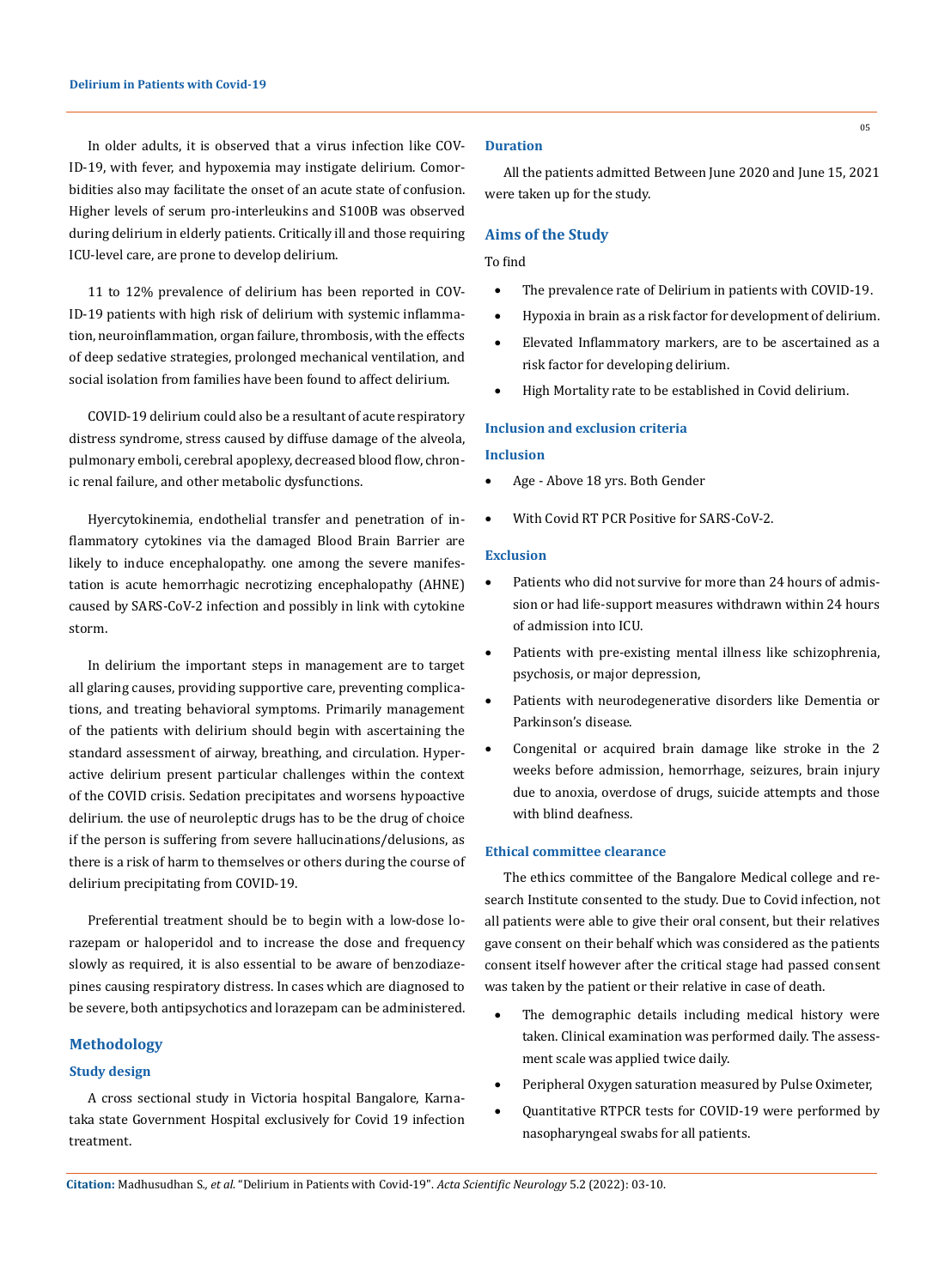- Cerebro Spinal Fluid analysis, EEG, and brain MRI were also studied for selected critically ill patients.
- Lab investigations Complete Blood counts, Liver Function tests, Renal Function tests. Serum electrolytes, Blood gas analysis.
- ICD 10 criteria for Delirium were applied for diagnosis, along with Confusion Assessment Method Scale (CAM). Which was used to classify delirium into hypoactive or hyperactive delirium correlating with the clinical presentation [21].

Data was obtained both from patient as well as case file of the patient. All the readings were taken up for statistical analysis.

## **Results and Analysis**

## **Delirium**

550 patients Out of 10,200 were presented with neuropsychiatric symptoms were taken up for the study. Out of these 550 patients, 106 were diagnosed with Delirium after excluding history of head injury, neurodegenerative disorders, psychiatric illness and drug dependence (Except ADS and NDS).

| <b>Total patients with delirium</b> | N        | Percentage |
|-------------------------------------|----------|------------|
| Male patients                       | $N = 72$ | 68%        |
| Female patients                     | $N = 34$ | 32%        |
|                                     | 106      | 100%       |

**Table 1:** Socio demographic details.

- Age  $=$  The mean age of patients was 60 years.
- $Sex$  = The males accounts for 68 percent and female were 32 percent.
- Locality= Urban back ground Bangalore.

| <b>Past Medical history</b>                    | Total $N = 106$ | Percentage |
|------------------------------------------------|-----------------|------------|
| No. of pts with past medical<br>history        | 85              | 80         |
| No. of pts with alcohol<br>dependence syndrome | 11              | 10         |
| Nil                                            | 10              | 10         |
|                                                | 106             | 100        |

**Table 2:** Past Medical history.

About 80 percent of them had medical history, only 10 percent had past history of Alcohol dependence.

| Wards / ICU                |     | Percentage |
|----------------------------|-----|------------|
| No. of pts treated in ICU  | 42  | 40         |
| No. of pts treated in ward | 64  | 60         |
|                            | 106 | 100        |

**Table 3:** ICU beds and Ventilators.

- About  $40\%$  of cases are from ICU, and  $32\%$  of them, are treated on Invasive mechanical ventilation (Ventilators).
- • Remaining 60% of Delirium cases were treated in wards with high flow oxygen, Non-Rebreather Oxygen face mask
- Inflammatory marker raised in patients as below

| <b>Inflammatory markers elevated</b> | N   | Percentage |
|--------------------------------------|-----|------------|
| <b>CRP</b>                           | 106 | 100        |
| D-DIMER                              | 68  | 64         |
| Seum. Ferritin                       | 74  | 69         |
| LDH                                  | 83  |            |

#### **Table 4:** Lab Investigation

- C- reactive protein 100%.
- D-dimmer 64% and
- Serum ferritin 69%
- SARS-CoV-2 RT-PCR in nasopharyngeal swabs is 88% were Positive.

#### **Imaging by HRCT chest**

98% were suggestive of SARS-CoV-2 infection.

| <b>Mode of Oxygen therapy</b>          | N   | Percentage |
|----------------------------------------|-----|------------|
| Pts on Invasive mechanical ventilation | 34  | 32         |
| Pts on High Flow Nasal Oxygen          | 42  | 39         |
| Pts on Oxygen NRBM                     | 2.1 | 19         |
| Pts on Oxygen FM                       |     |            |
|                                        | 106 | 100        |

**Table 5:** Oxygen Therapy.

No. of Cases treated in ICU were  $39.62\%$  (N = 42)

- Invasive mechanical ventilation (ICU Pts) were 32.07% (N = 34)
- Remaining ( $N = 8$ ) in ICU were on High Flow Nasal Oxygen (HFNO).

**Citation:** Madhusudhan S*., et al.* "Delirium in Patients with Covid-19". *Acta Scientific Neurology* 5.2 (2022): 03-10.

 $06$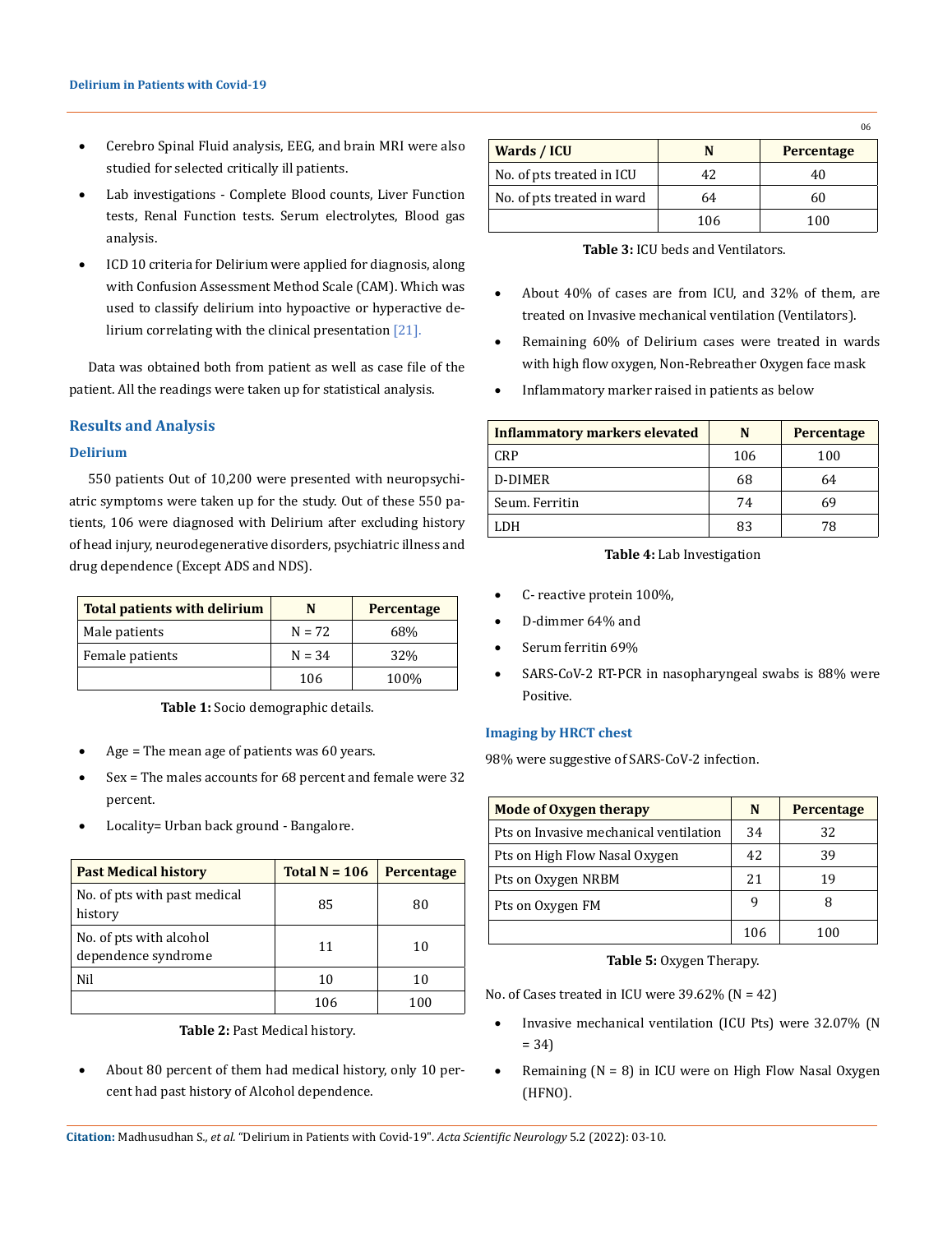No. of Cases treated in the ward were  $60.37\%$  (N = 64).

- Non-Invasive mechanical ventilation patients in the ward were
- No. of pts who were on High Flow Nasal Oxygen (HFNO) =  $(8$ pts in ICU, 34 pts in ward  $(8+34)$  was 39.62%  $(N = 42)$
- No. of pts who were on Non-Rebreather Mask (NRBM) 14-16ltr of  $O_2$ /min is 19.81% (N = 21)
- No. of pts who were on Oxygen Face mask (FM) (8-10 ltr of  $O_2$ /min.) (8.49%) (N = 9).

| <b>Medical Treatment given</b> | N   | <b>Percentage</b> |
|--------------------------------|-----|-------------------|
| Steroids                       | 106 | 100               |
| Remdesivir                     | 91  | 85                |
| Ivermectin                     | 85  | 80                |
| IV antibiotics                 | 106 | 100               |

# **Table 6:** Treatment.

- Steroids (Dexamethasone) in 100%,
- **Antiviral**
- Remdesivir in 85%.
- Ivermectin or Hydroxychloroquine in 80%,
- Iv antibiotics (Cephalosporin) in 100%,
- Tocilizumab/Antibody/Plasma therapy in 0%.

| <b>Psychiatry treatment given</b> |     | <b>Percentage</b> |
|-----------------------------------|-----|-------------------|
| Inj. Haloperidol 1.5 mg to 5 mg   | 104 | 98                |
| Inj. Lorazepam 1 mg to 4 mg       | 44  | 41.5              |
| Tab. Clonazepam                   |     | 3.8               |
| Tab. Quetiapine                   |     |                   |
| Tab. Olanzapine                   |     |                   |

**Table 7:** Symptomatic delirium treatment.

- Inj Haloperidol IV 1.5 mg to 5 mg Thrice per day to once a day dose in 98% case,
- Inj Lorazepam 1 mg to 2 mg IV BID to TID per day in  $41.5\%$
- Tab Clonazepam 0.25 mg to 0.5 mg night dose 3.8%
- Some patients received Quetiapine 12.5 mg to 100 mg/day in 5% or Tab Olanzapine 2.5 mg to 10 mg per day in 9% cases.
- 55% recovered and 45% suffered death.

| <b>Outcome of delirium</b> |     | <b>Percentage</b> |
|----------------------------|-----|-------------------|
| Mortality                  | 58  | 55                |
| Recovered                  | 48  | 45                |
|                            | 106 | 100               |

**Table 8:** Mortality due to Delirium.

## **Discussion**

Many factors like prevalence of Delirium, Blood oxygen levels, raised Inflammatory markers, Social isolation and high mortality rate have been found to be confounding factors in patients with Delirium with COVID 19 in our studies.

#### **Prevalence of Delirium in ICU or in covid wards**

- The frequency of delirium in critically ill patients with COV-ID-19 is unknown, but in our study patients with COVID-19 are at a very high risk of delirium.
- In our study of the 520 cases of neurological symptoms out of 10,200 covid admitted cases, 106 had Delirium (100%).
- Comparatively patients with acute respiratory failure without COVID-19 in  $[25]$ . Wuhan, China, reported that 40 (45%) of 88 patients hospitalized with severe COVID-19 had symptoms of nervous system with 13 (15%) having impaired consciousness [26].
- Helms., *et al.* [27] reported that among 140 patients, 118 (84%) had delirium or abnormal neurological examination which highly correlated with time on ventilation, and the delirium prevalence of 11-12% was reported among the general population of hospitalized patients with COVID-19 [22,32]. Systemic inflammation, neuroinflammation, organ system failures, increased risk of thrombosis, effects of deep sedation, prolonged mechanical ventilation, and social isolation from families were common factors [23,24,27].

## **Blood oxygen levels**

Neurological effects caused indirectly by factors such as low blood-oxygen levels, coagulopathy, exposure to inflammatory markers along with COVID infection was initially hypothesized to contribute directly to neurological symptoms [27-29].

Similarly, in our study low blood-oxygen levels in 98 cases out of 105 very low blood oxygen level leading to need for Oxygen because of acute respiratory distress syndrome, including low

07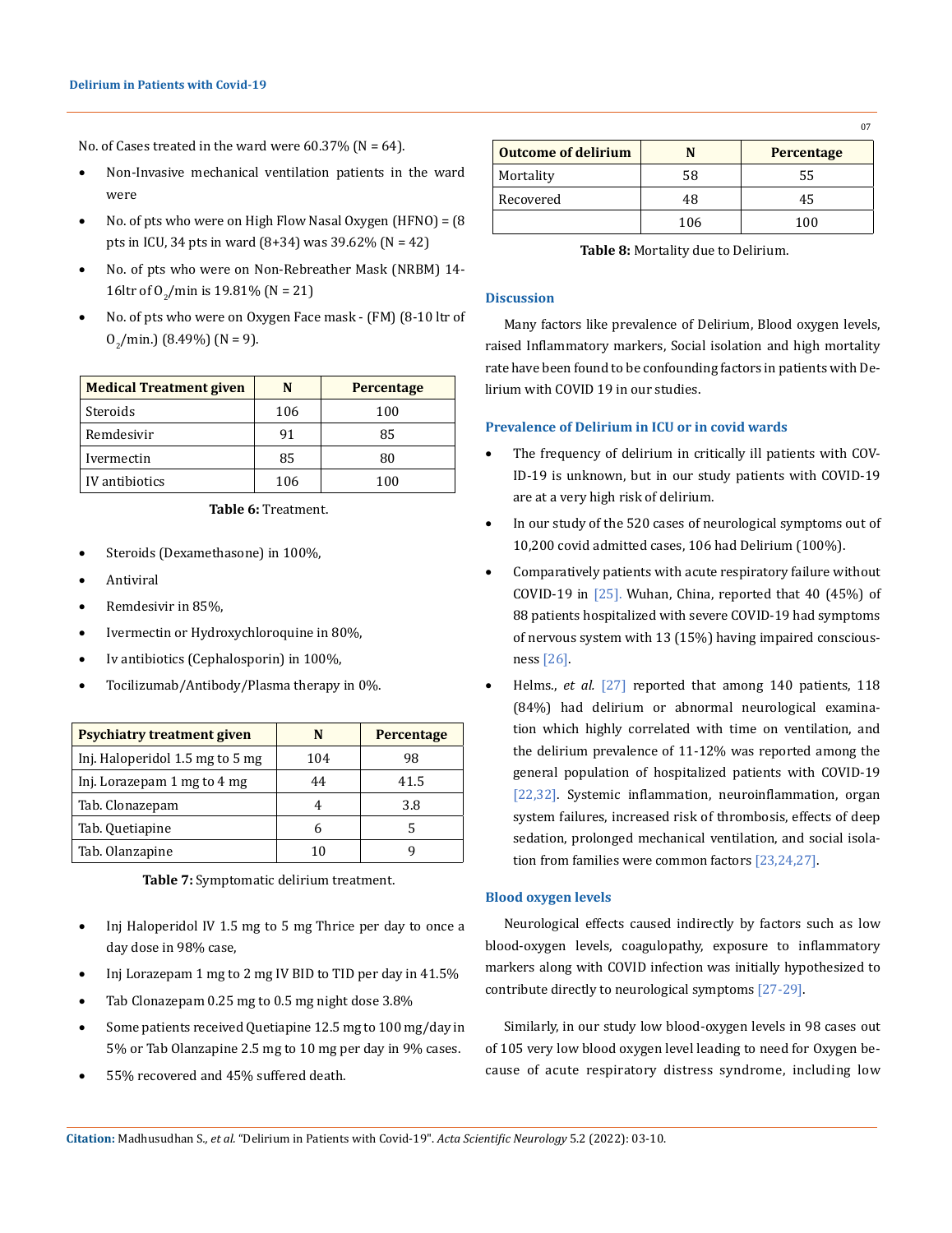oxygen levels and oxidative stress due to damage in the alveola, pulmonary emboli and Apoplexy due to hypercoagulability and consumptive coagulopathy, as well as hypoperfusion, uremia, and other metabolic derailing due to multi-organ dysfunction [35,36].

#### **Raised inflammatory markers:**

In our study, 100% raise in C-Reactive proteins in all cases of Delirium due to Covid 19.

C- reactive protein 100%, the Inflammatory marker D-dimmer in 64% of cases and Serum ferritin in 69% of cases. Similarly other studies also show raised inflammatory markers, the development of secondary encephalopathy through hyperactivated immune response and cytokine storm, characterized by activation of T lymphocytes, macrophages, and endothelial cells and excessive release of pro-inflammatory cytokines such as interleukin, Creactive protein, D-dimer, procalcitonin, and ferritin [35-37].

#### **Social isolation**

- COVID-19 might be affected by social isolation also as a result of visitation rights of the family in most hospitals during the pandemic. Brenda., *et al.* in Lancet Reisp Med march 2021 found family visitations on less than 20% of eligible days, however, it was noticed that visitation had great benefits in that (virtual or in-person), the risk of delirium the following day significantly decreased (27% lower) [30].
- Similarly in our study either ICU patients or Ward patients were denied a chance to meet their family members, but they had a chance to talk to their family members via mobile phones.
- Decreased anxiety, reduced length of stay, and increase in patients' sense of security, satisfaction, and quality of care increased with the presence of family in the ICU was noted [31].

#### **High mortality**

- In our study Mortality rate of 50% for covid patients with Delirium, has been noticed.
- [Shih-Chieh Shao.](https://pubmed.ncbi.nlm.nih.gov/?term=Shao+SC&cauthor_id=33984129), *et al.* may 2021 reports in almost 1 out of 3 COVID-19 patients, a 3-fold overall mortality is associated amongst those who developed delirium [33].
- Raymond Pranata., *et al.* also reported that presence of delirium is associated with increased risk of mortality in older adults who were hospitalized with COVID-19 [34].

### **Limitations of our study**

- Patients admitted to our hospital belonged to the same geographical area, Symptomatology and a minimal number of variants of corona virus was hence studied.
- No or Limited visitation rights to the patient's family members could be the cause of psychological distress among the patients.
- High risk of infection, deaths in health care workers, stress of wearing PPE kit for longer duration was extensively exhausting leading to limited information.

## **Conclusion**

- Severe SARS-CoV2 infection is associated and go hand in hand with Delirium.
- High mortality, (more than 50%) in delirium due to Covid 19 was noted.
- Hypoxia could be one of the reasons for delirium in Covid 19 in our study.
- Elevated inflammatory markers is associated with Delirium due to covid 19.

## **Conflicts of Interest**

The authors declare there is no conflict of Interest in this study.

There was no funding received for this study.

The authors would like to thank the hospital authorities, patients and their relatives for participating in this study.

## **Bibliography**

- 1. Glass WG., *et al*[. "Mechanisms of host defense following severe](https://pubmed.ncbi.nlm.nih.gov/15356152/)  [acute respiratory syndrome-coronavirus \(SARS-CoV\) pulmo](https://pubmed.ncbi.nlm.nih.gov/15356152/)nary infection of mice". *[Journal of Immunology](https://pubmed.ncbi.nlm.nih.gov/15356152/)* 173.6 (2004): [4030-4039.](https://pubmed.ncbi.nlm.nih.gov/15356152/)
- 2. Zhu N., *et al*[. "A novel coronavirus from patients with pneumo](https://pubmed.ncbi.nlm.nih.gov/31978945/)nia in China, 2019". *[The New England Journal of Medicine](https://pubmed.ncbi.nlm.nih.gov/31978945/)* 382.8 [\(2020\): 727-733.](https://pubmed.ncbi.nlm.nih.gov/31978945/)
- 3. Roman GC., *et al*[. "The neurology of COVID-19 revisited: a](https://pubmed.ncbi.nlm.nih.gov/32464367/)  [proposal from the Environmental Neurology Specialty Group](https://pubmed.ncbi.nlm.nih.gov/32464367/)  [of the World Federation of Neurology to implement inter](https://pubmed.ncbi.nlm.nih.gov/32464367/)national neurological registries". *Journal of the Neurological Sciences* [414 \(2020\): 116884.](https://pubmed.ncbi.nlm.nih.gov/32464367/)

**Citation:** Madhusudhan S*., et al.* "Delirium in Patients with Covid-19". *Acta Scientific Neurology* 5.2 (2022): 03-10.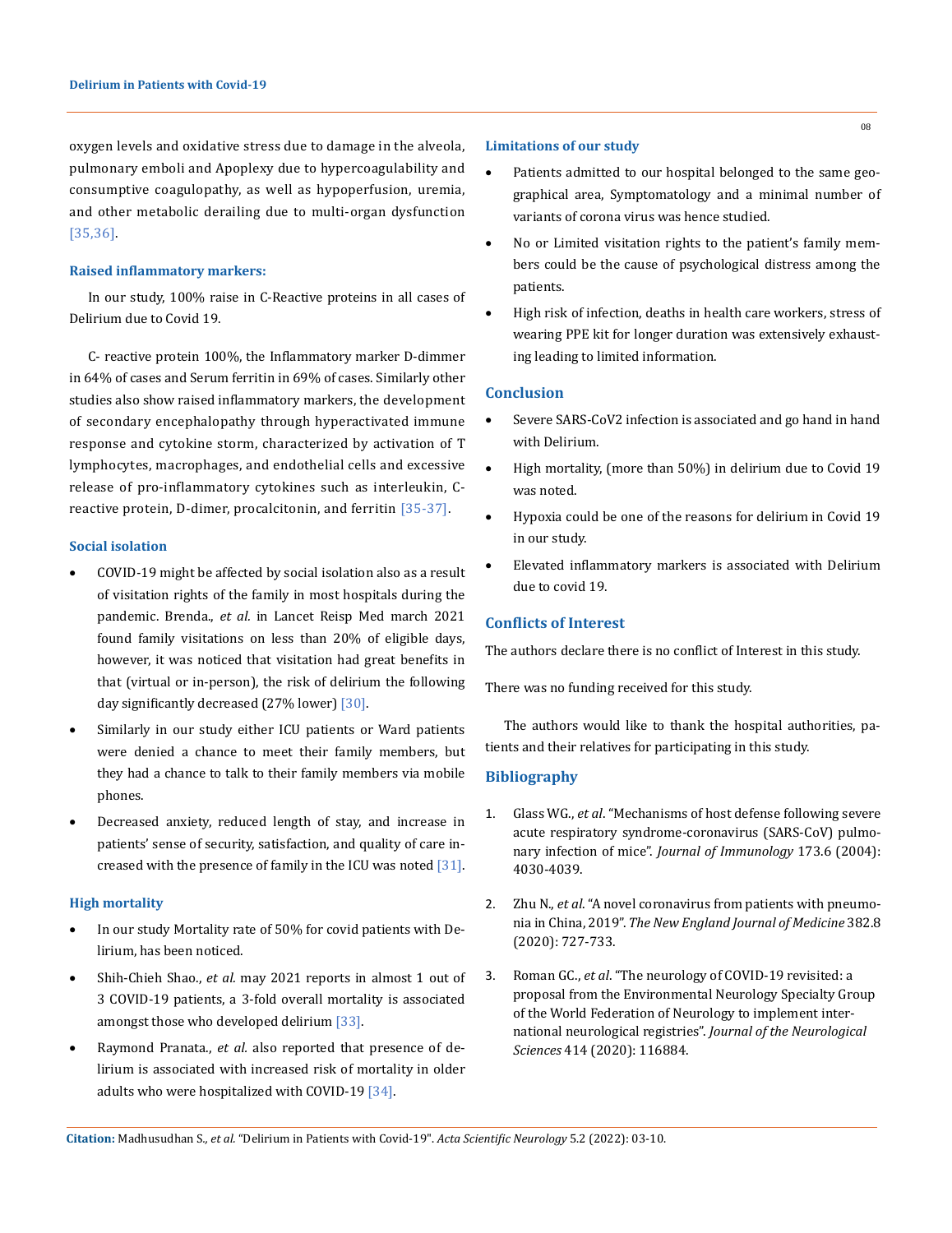- 4. Lau KK., *et al*[. "Possible central nervous system infection by](https://pubmed.ncbi.nlm.nih.gov/15030709/)  SARS coronavirus". *[Emerging Infectious Diseases](https://pubmed.ncbi.nlm.nih.gov/15030709/)* 10.2 (2004): [342-344.](https://pubmed.ncbi.nlm.nih.gov/15030709/)
- 5. Arbour N., *et al*[. "Neuroinvasion by human respiratory corona](https://pubmed.ncbi.nlm.nih.gov/10982334/)viruses". *Journal of Virology* [74.19 \(2000\): 8913-8921.](https://pubmed.ncbi.nlm.nih.gov/10982334/)
- 6. Baig AM., *et al*[. "Evidence of the COVID-19 virus targeting the](https://pubmed.ncbi.nlm.nih.gov/32167747/)  [CNS: tissue distribution, host-virus interaction, and proposed](https://pubmed.ncbi.nlm.nih.gov/32167747/)  neurotropic mechanisms". *[ACS Chemical Neuroscience](https://pubmed.ncbi.nlm.nih.gov/32167747/)* 11.7 [\(2020\): 995-998.](https://pubmed.ncbi.nlm.nih.gov/32167747/)
- 7. Li YC., *et al*[. "The Neuroinvasive potential of SARS-CoV2 may](https://pubmed.ncbi.nlm.nih.gov/32104915/)  [play a role in the respiratory failure of COVID-19 patients".](https://pubmed.ncbi.nlm.nih.gov/32104915/)  *[Journal of Medical Virology](https://pubmed.ncbi.nlm.nih.gov/32104915/)* 92.6 (2020): 552-555.
- 8. Von Weyhern CH., *et al*[. "Early evidence of pronounced brain](https://pubmed.ncbi.nlm.nih.gov/32505222/)  [involvement in fatal COVID-19 outcomes".](https://pubmed.ncbi.nlm.nih.gov/32505222/) *Lancet* 395.10241 [\(2020\): e109.](https://pubmed.ncbi.nlm.nih.gov/32505222/)
- 9. Xu J., *et al*[. "Detection of severe acute respiratory syndrome](https://pubmed.ncbi.nlm.nih.gov/16163626/)  [coronavirus in the brain: potential role of the chemokine mig](https://pubmed.ncbi.nlm.nih.gov/16163626/)  in pathogenesis". *[Clinical Infectious Diseases](https://pubmed.ncbi.nlm.nih.gov/16163626/)* 41.8 (2005): [1089-1096.](https://pubmed.ncbi.nlm.nih.gov/16163626/)
- 10. Mao L., *et al*[. "Neurologic manifestations of hospitalized pa](https://pubmed.ncbi.nlm.nih.gov/32275288/)[tients with coronavirus disease 2019 in Wuhan, China".](https://pubmed.ncbi.nlm.nih.gov/32275288/) *JAMA [Neurology](https://pubmed.ncbi.nlm.nih.gov/32275288/)* (2020).
- 11. Helms J., *et al*[. "Neurologic features in severe SARS-CoV-2 in](https://pubmed.ncbi.nlm.nih.gov/32294339/)fection". *[The New England Journal of Medicine](https://pubmed.ncbi.nlm.nih.gov/32294339/)* (2020).
- 12. Slooter AJC., *et al*[. "Updated nomenclature of delirium and](https://pubmed.ncbi.nlm.nih.gov/32055887/)  [acute encephalopathy: statement of ten societies".](https://pubmed.ncbi.nlm.nih.gov/32055887/) *Intensive Care Medicine* [46.5 \(2020\): 1020-1022.](https://pubmed.ncbi.nlm.nih.gov/32055887/)
- 13. [American Psychiatric Association. Diagnostic and statistical](https://www.psychiatry.org/psychiatrists/practice/dsm)  manual of mental disorders, 5<sup>th</sup> edn. American Psychiatric As[sociation, Arlington, VA, USA \(2013\).](https://www.psychiatry.org/psychiatrists/practice/dsm)
- 14. [World Health Organization. The ICD-10 classification of men](https://www.who.int/classifications/icd/en/GRNBOOK.pdf)[tal and behavioral disorders: diagnostic criteria for research".](https://www.who.int/classifications/icd/en/GRNBOOK.pdf)  [WHO, Geneva \(1993\).](https://www.who.int/classifications/icd/en/GRNBOOK.pdf)
- 15. [Inouye SK. "Delirium in older persons".](https://pubmed.ncbi.nlm.nih.gov/16540616/) *The New England Journal of Medicine* [354.11 \(2006\): 1157-1165.](https://pubmed.ncbi.nlm.nih.gov/16540616/)
- 16. [Global COVID-19 Clinical Platform NOVEL CORONAVIRUS \(CO-](https://apps.who.int/iris/handle/10665/331768)[VID-19\)-RAPID VERSION \(2020\).](https://apps.who.int/iris/handle/10665/331768)
- 17. Guan WJ., *et al*[. "Comorbidity and its impact on 1590 patients](https://www.ncbi.nlm.nih.gov/pmc/articles/PMC7098485/)  [with Covid-19 in China: a nationwide analysis".](https://www.ncbi.nlm.nih.gov/pmc/articles/PMC7098485/) *European Re[spiratory Journal](https://www.ncbi.nlm.nih.gov/pmc/articles/PMC7098485/)* (2020): 2000547.
- 18. McNeil JB., *et al*[. "Plasma biomarkers of inflammation, coagula](https://pubmed.ncbi.nlm.nih.gov/31856187/)[tion, and brain injury as predictors of delirium duration in old](https://pubmed.ncbi.nlm.nih.gov/31856187/)er hospitalized patients". *PLoS ONE* [14.12 \(2020\): e0226412.](https://pubmed.ncbi.nlm.nih.gov/31856187/)
- 19. [Società Italiana di Psichiatria. "Raccomandazioni sulle attività](https://www.evidence-based-psychiatric-care.org/wp-content/uploads/2020/04/SARS-COV-19_Suppl_Speciale_Rivista_SIP_ita.pdf.pdf)  [e misure di contrasto e contenimento del virus SARSCOV-19](https://www.evidence-based-psychiatric-care.org/wp-content/uploads/2020/04/SARS-COV-19_Suppl_Speciale_Rivista_SIP_ita.pdf.pdf)  [\(2020\).](https://www.evidence-based-psychiatric-care.org/wp-content/uploads/2020/04/SARS-COV-19_Suppl_Speciale_Rivista_SIP_ita.pdf.pdf)
- 20. [Jenkinson J. "Delirium management advice for patients with](https://www.rcpsych.ac.uk/docs/default-source/members/faculties/old-age/covid-19-delirium-management-guidance.pdf?sfvrsn=2d5c6e63_4)  [confirmed or suspected COVID-19 in the acute trust setting](https://www.rcpsych.ac.uk/docs/default-source/members/faculties/old-age/covid-19-delirium-management-guidance.pdf?sfvrsn=2d5c6e63_4)  [\(2020\).](https://www.rcpsych.ac.uk/docs/default-source/members/faculties/old-age/covid-19-delirium-management-guidance.pdf?sfvrsn=2d5c6e63_4)
- 21. Chanques G., *et al.* ["The CAM-ICU has now a French "official"](https://pubmed.ncbi.nlm.nih.gov/28365244/)  [version. The translation process of the 2014 updated Com](https://pubmed.ncbi.nlm.nih.gov/28365244/)[plete Training Manual of the Confusion Assessment Method](https://pubmed.ncbi.nlm.nih.gov/28365244/)  [for the Intensive Care Unit in French \(CAM-ICU.fr\)".](https://pubmed.ncbi.nlm.nih.gov/28365244/) *Anaesthe[sia, Critical Care and Pain Medicine](https://pubmed.ncbi.nlm.nih.gov/28365244/)* 36 (5 (2017): 297-300.
- 22. Ticinesi A., *et al.* ["Delirium in COVID-19: epidemiology and](https://www.ncbi.nlm.nih.gov/pmc/articles/PMC7498987/)  [clinical correlations in a large group of patients admitted to an](https://www.ncbi.nlm.nih.gov/pmc/articles/PMC7498987/)  academic hospital". *[Aging clinical and experimental research](https://www.ncbi.nlm.nih.gov/pmc/articles/PMC7498987/)*  [32 \(2020\): 2159-2166.](https://www.ncbi.nlm.nih.gov/pmc/articles/PMC7498987/)
- 23. Kotfis K., *et al.* ["COVID-19: ICU delirium management during](https://pubmed.ncbi.nlm.nih.gov/32419438/)  [SARS-CoV-2 pandemic".](https://pubmed.ncbi.nlm.nih.gov/32419438/) *Critical Care* 24 (2020): 176.
- 24. Ellul MA., *et al.* ["Neurological associations of COVID-19".](https://pubmed.ncbi.nlm.nih.gov/32622375/) *Lancet Neurology* [19 \(2020\): 767-783.](https://pubmed.ncbi.nlm.nih.gov/32622375/)
- 25. Girard TD., *et al.* ["Haloperidol and ziprasidone for treatment of](https://www.nejm.org/doi/full/10.1056/NEJMoa1808217)  delirium in critical illness". *[The New England Journal of Medi](https://www.nejm.org/doi/full/10.1056/NEJMoa1808217)cine* [379 \(2018\): 2506-2516.](https://www.nejm.org/doi/full/10.1056/NEJMoa1808217)
- 26. Mao L., *et al.* ["Neurological manifestations of hospitalized pa](https://www.medrxiv.org/content/10.1101/2020.02.22.20026500v1)[tients with COVID-19 in Wuhan, China: a retrospective case](https://www.medrxiv.org/content/10.1101/2020.02.22.20026500v1)  [series study".](https://www.medrxiv.org/content/10.1101/2020.02.22.20026500v1) *medRxiv* (2020).
- 27. Helms J., *et al.* ["Delirium and encephalopathy in severe](https://ccforum.biomedcentral.com/articles/10.1186/s13054-020-03200-1)  [COVID-19: a cohort analysis of ICU patients".](https://ccforum.biomedcentral.com/articles/10.1186/s13054-020-03200-1) *Critical Care* 24 [\(2020\): 491.](https://ccforum.biomedcentral.com/articles/10.1186/s13054-020-03200-1)
- 28. Solomon IH., *et al.* ["Neuropathological features of Covid-19".](https://pubmed.ncbi.nlm.nih.gov/32530583/)  *[The New England Journal of Medicine](https://pubmed.ncbi.nlm.nih.gov/32530583/)* 383 (2020): 989-992.
- 29. Kanberg N., *et al.* ["Neurochemical evidence of astrocytic and](https://pubmed.ncbi.nlm.nih.gov/32546655/)  [neuronal injury commonly found in COVID-19".](https://pubmed.ncbi.nlm.nih.gov/32546655/) *Neurology* 95 [\(2020\): e1754-1759.](https://pubmed.ncbi.nlm.nih.gov/32546655/)
- 30. Brenda., *et al.* ["Prevalence and risk factors for delirium in criti](https://pubmed.ncbi.nlm.nih.gov/33428871/)[cally ill patients with COVID-19 \(COVID-D\): a multicenter co](https://pubmed.ncbi.nlm.nih.gov/33428871/)hort study". *[Lancet Respiratory Medicine](https://pubmed.ncbi.nlm.nih.gov/33428871/)* 9 (2021): 239-250.

**Citation:** Madhusudhan S*., et al.* "Delirium in Patients with Covid-19". *Acta Scientific Neurology* 5.2 (2022): 03-10.

09